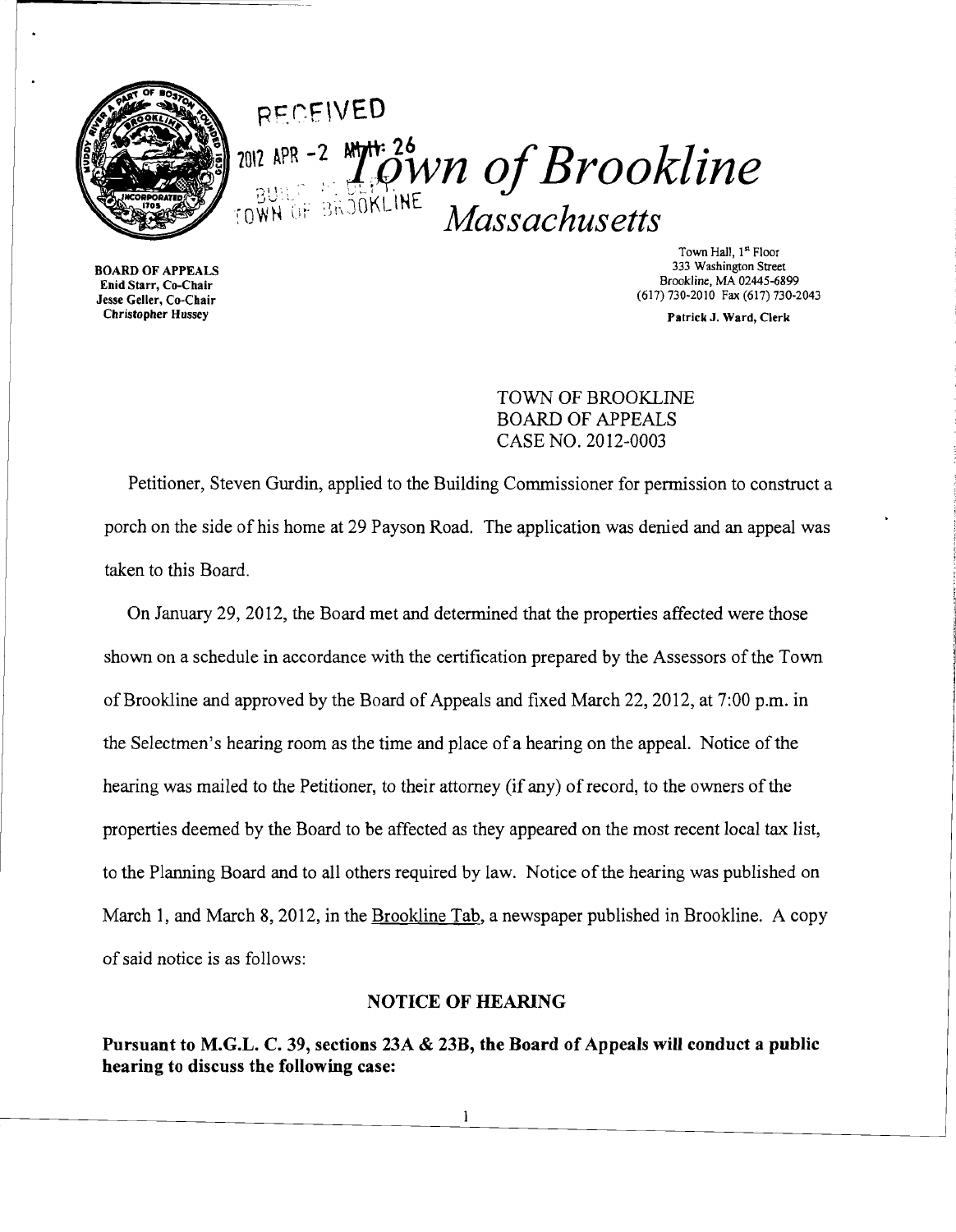Petitioner: **GURDIN STEVEN & Lisa**  Owner: **GURDIN STEVEN & Lisa**  Location of Premises: **29 PAYSON RD.**  Date of Hearing: **March 22, 2012**  Time of Hearing: **7:00 p.m.**  Place of Hearing: **Selectmen's Hearing Room, 6th Floor** 

A public hearing will be held for a variance and/or special permit from:

- **1. 5.43; Exceptions to Yard and Setback Regulations, special permit required.**
- **2. 5.60; Side Yard Requirements, variance required.**
- **3. 5.61; Projections Into Side Yards, variance required.**

**4. 8.02.2; Alteration or Extension, special permit required** of the Zoning By-Law to construct a new deck on the side of your home at **29 PAYSON ROAD.** 

Said Premise located in an **S-7** (single-family) residential district.

*Hearings, once opened, may be continued by the Chair to a date and time certain. No further notice will be mailed to abutters or advertised in the TAB. Questions regarding whether a hearing has been continued, or the date and time ofany hearing may be directed to the Zoning Administrator at* 617-734-2134 *or check meeting calendar at:http://calendars.town.brookline.ma.usIMasterTownCalandarl?FormID=158.* 

*The Town of Brookline does not discriminate on the basis of disability in admission to, access to, or operations ofits programs, services or activities. Individuals who need auxiliary aids for*  effective communication in programs and services of the Town of Brookline are invited to make *their needs known to the ADA Coordinator, Stephen Bressler, Town ofBrookline,* **11** *Pierce Street, Brookline, MA 02445. Telephone:* **(617)** *730-2330,. TDD* **(617)** *730-2327.* 

### **Enid Starr Jesse Geller Christopher Hussey**

At the time and place specified in the notice, this Board held a public hearing. Present at the

hearing was Chairman, Jesse Geller and Board Members Jonathan Book and Christopher

Hussey.

The petitioner, Steven Gurdin, presented his case before the Board.

Mr. Gurdin described his property at 29 Payson Road as a single family home that was

constructed in 1950. The property is located at the intersection of Payson and Risley Roads and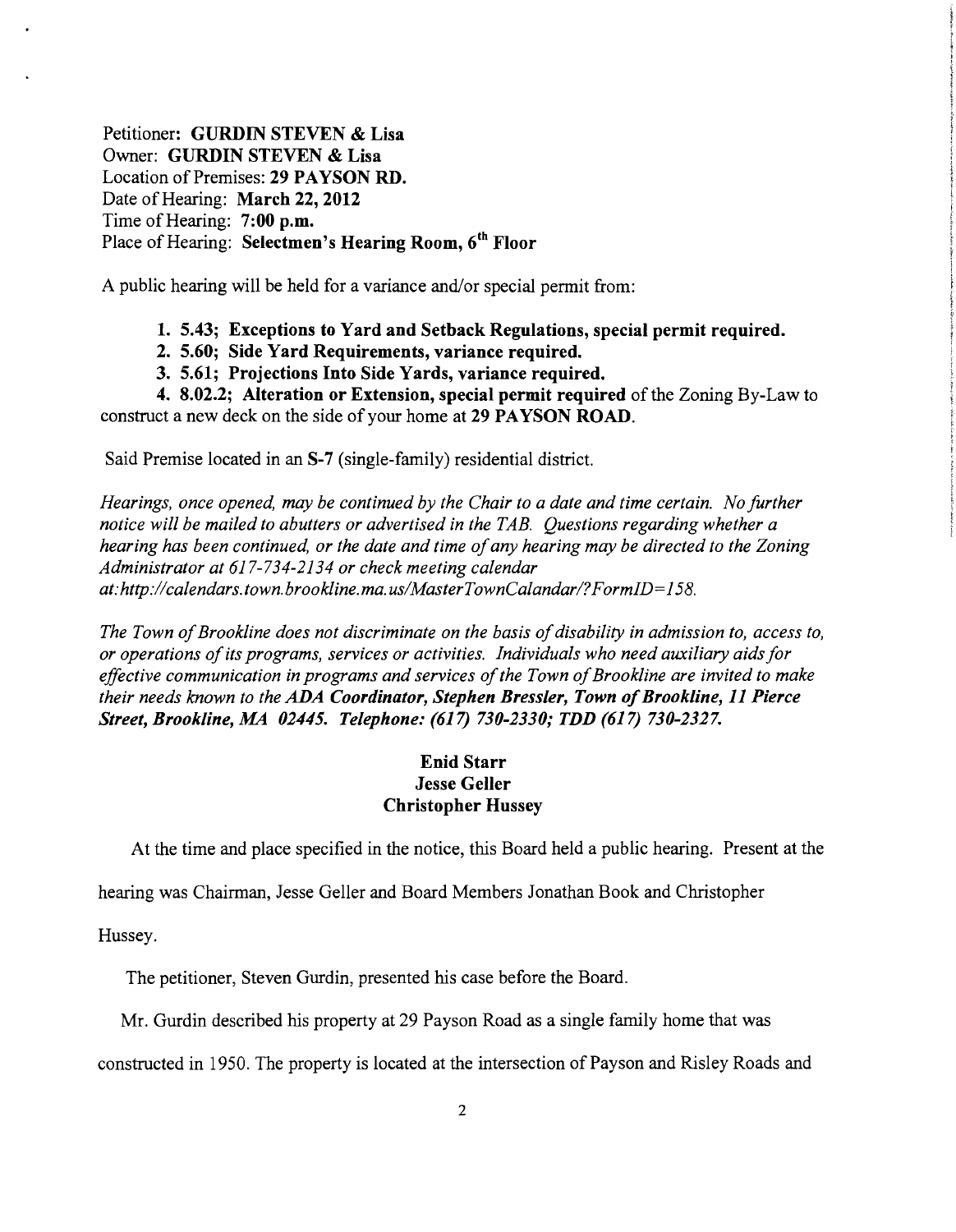is a corner lot with two front yards. The home was constructed in a raised ranch style and has a recessed two car garage facing the street. The lot slopes downward from the street and the home has a walk-out basement and existing rear deck [that the applicant is seeking to reconstruct, cover and enlarge] on the first floor. The surrounding properties are comprised of other single family homes that were also developed during the Post-War period.

Mr. Gurdin said that he is seeking to reconstruct and enlarge his first-floor rear porch. The new porch will measure 6' x 27'1". The porch will be bookended on both sides by steps leading down to an existing patio or the rear yard. The porch will be constructed of Azek decking with an Azek railing system. He said that they will also be constructing a shed style dormer on the roof to overhang the porch so that it is covered. The roof extension will be sided [on the sides] to match the existing siding on the home and will have asphalt shingles. Mr. Gurdin said that he and his wife are planning to provide additional landscaping as a counterbalancing amenity.

The Chairman asked whether anyone in attendance wished to speak in favor of or against the proposal. No one rose to speak.

Courtney Synowiec, Planner delivered the findings of the Planning Board.

| <b>Section 5.61 – Projections into Side Yards</b> |                 |          |          |                 |
|---------------------------------------------------|-----------------|----------|----------|-----------------|
| <b>Dimensional Requirements</b>                   | <b>Required</b> | Existing | Proposed | Relief          |
| Side Yard Setback                                 |                 | Est. 4'  |          | Special Permit* |

# **Section 5.60 – Side Yard Requirements**

\*Under **Section 5.43,** the Board of Appeals may by special permit waive yard and setback requirements if counterbalancing amenities are provided. The applicant is proposing to provide additional landscaping as a counterbalancing amenity.

#### **Section 8.02.2** - Alteration or Extension

A special permit is required to alter a pre-existing non-conforming structure or use.

Ms. Synowiec stated that the Planning Board was supportive of this proposal. The new porch

should increase the functionality of the outdoor space on the property and will have little impact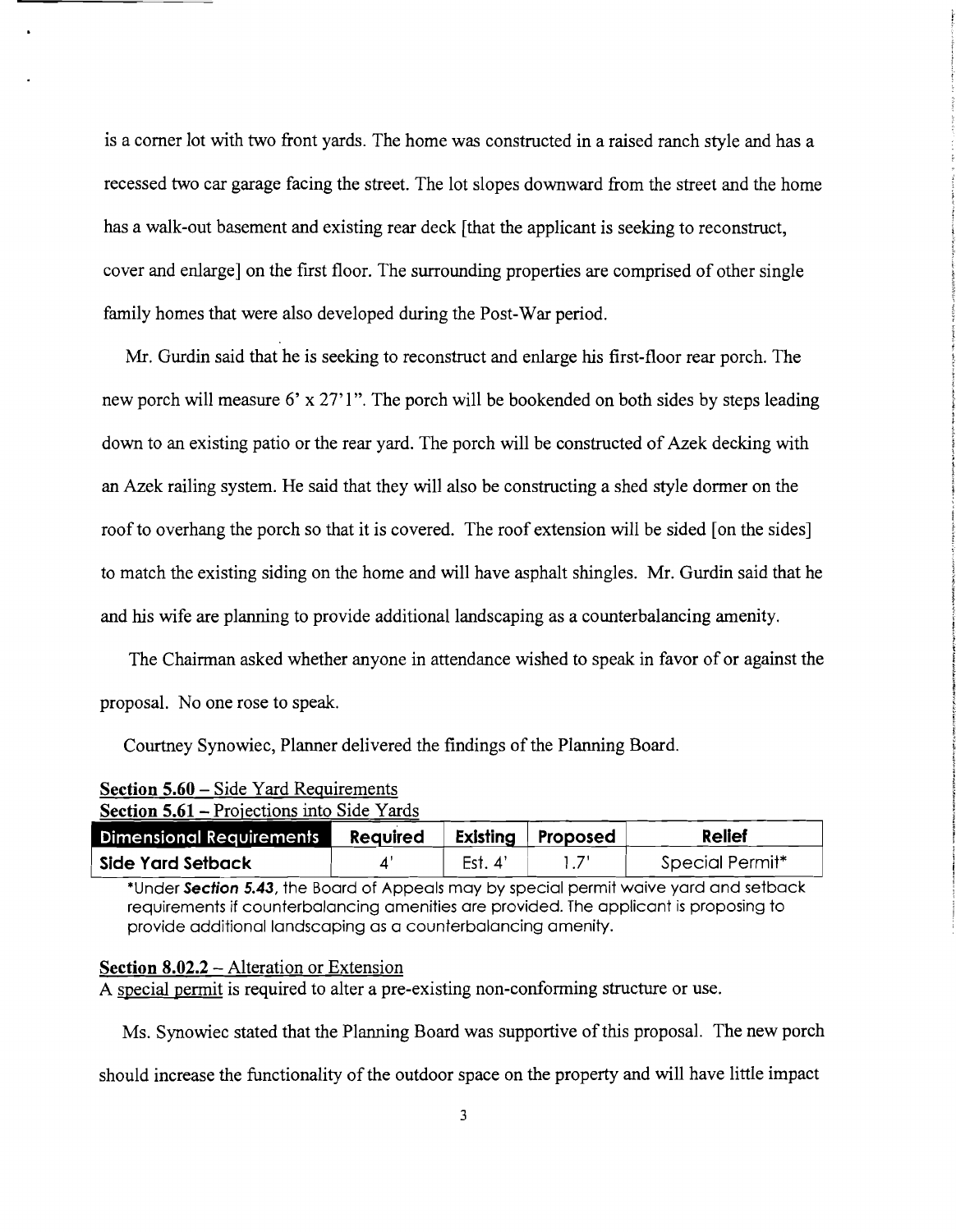on the streetscape. Further, the design of the porch is well supported by the neighbors on abutting properties who would see the deck. Finally, the Planning Board noted the applicant should consider installing landscaping around their air conditioning condenser as part of their counterbalancing amenities. Therefore, the Planning Board recommended approval of the plans by 1.S. Hernandez Design Services, dated 1/16/12, subject to the following conditions:

- 1. Prior to the issuance of a building permit, the applicant shall submit final plans and elevations indicating all salient dimensions and materials shall be submitted subject to the review and approval of the Assistant Director of Regulatory Planning.
- 2. Prior to the issuance of a building permit, the applicant shall submit a final landscape plan subject to the review and approval of the Assistant Director of Regulatory Planning.
- 3. Prior to the issuance of a building permit, the applicant shall submit to the Building Commissioner for review and approval for conformance to the Board of Appeals decision: 1) a final site plan stamped and signed by a registered engineer or land surveyor; 2) final building elevations stamped and signed by a registered architect; and 3) evidence that the Board of Appeals decision has been recorded at the Registry of Deeds.

The Chairman then called upon the Building Commissioner, Michael Shepard, to deliver the recommendations of the Building Department. Mr. Shepard noted that the Building Code requires that structures within a certain distance to the lot-line be built of fire resistant materials. He said that the Department would be looking for this information on the plan submitted for a building permit should the Board grant the requested relief. Mr. Shepard also recommended that the third condition recommended by the Planning Board be modified to eliminate the requirement for "plans stamped and signed by a registered architect". He said that the Building Code does not require an architect for single and two-family homes and the proposed addition was relatively simple. He said that the Building Department supported the relief requested and would insure compliance with the Building Code.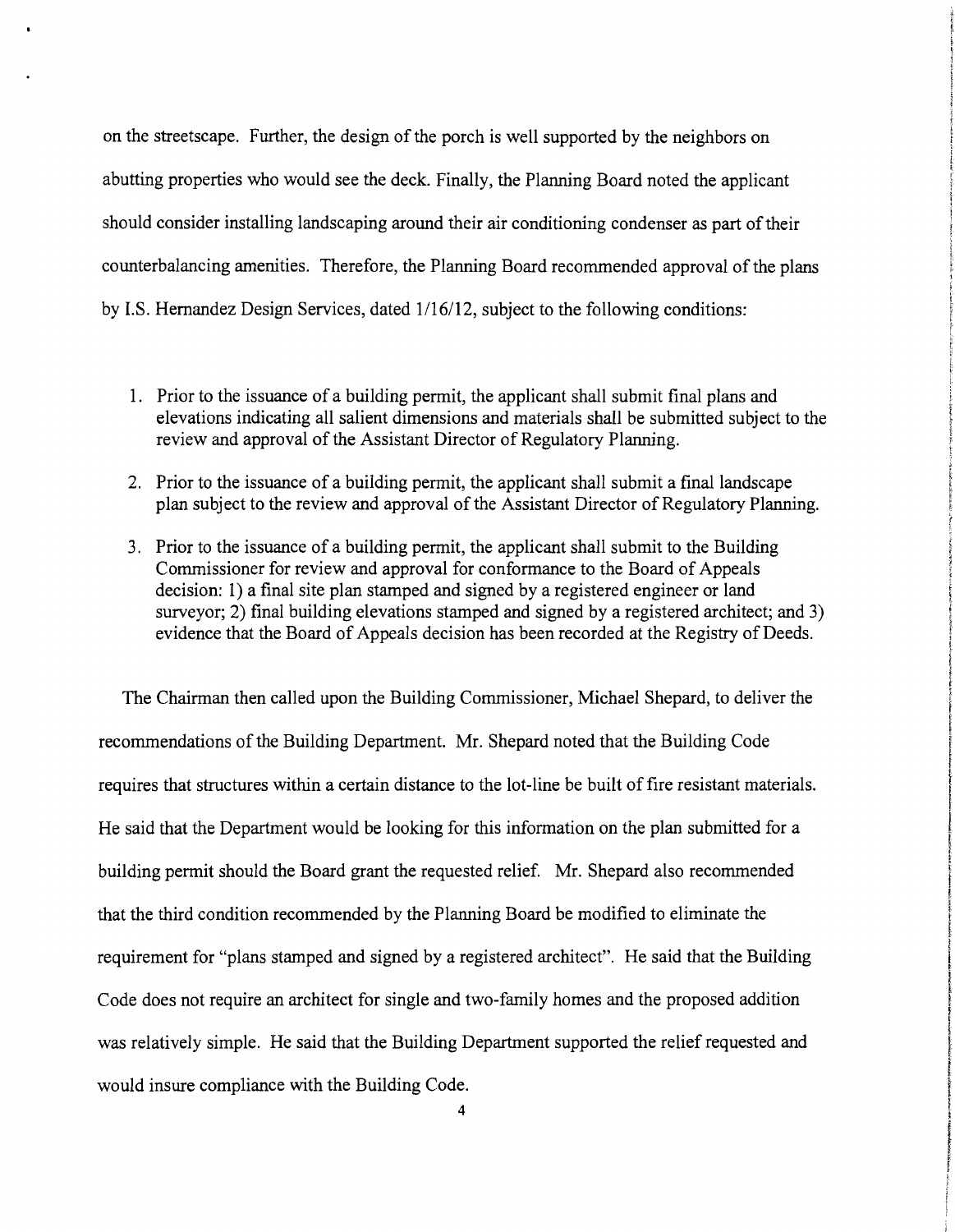During deliberations, Board Member Book stated that he was in favor of granting the requested relief. Board Member Hussey stated that he was also in favor but agreed with the Planning Board recommendation of plantings around the air conditioning condenser to screen it from the street and suggested that the homeowner paint the air conditioning pipes on the side of his home to blend better with the façade. He also suggested that some form of lattice work be installed under the deck because of its height in relation to the adjoining property.

The Board, having deliberated on this matter and having considered the foregoing testimony, concluded that it was desirable to grant all the relief required by special permit. After finding that adequate counter-balancing amenities were to be provided, namely, landscaping satisfactory to the Assistant Director for Regulatory Planning, the Board granted relief from **Sections 5.43**  and **8.02.2** of the Town of Brookline Zoning By-Law. The Board also made the following specific findings pursuant to **Section 9.05:** 

- a. The specific site is an appropriate location for such a use, structure, or condition.
- b. The use as developed will not adversely affect the neighborhood.
- c. There will be no nuisance or serious hazard to vehicles or pedestrians.
- d. Adequate and appropriate facilities will be provided for the proper operation of the proposed use.

Accordingly, the Board voted unanimously to grant the requested relief subject to the

following conditions:

- **1. Prior to the issuance of a building permit, the applicant shall submit final plans and elevations indicating all salient dimensions and materials shall be submitted subject to the review and approval of the Assistant Director of Regulatory Planning.**
- **2. Prior to the issuance of a building permit, the applicant shall submit a final landscape plan including all counterbalancing amenities, subject to the review and approval of the Assistant Director of Regulatory Planning.**